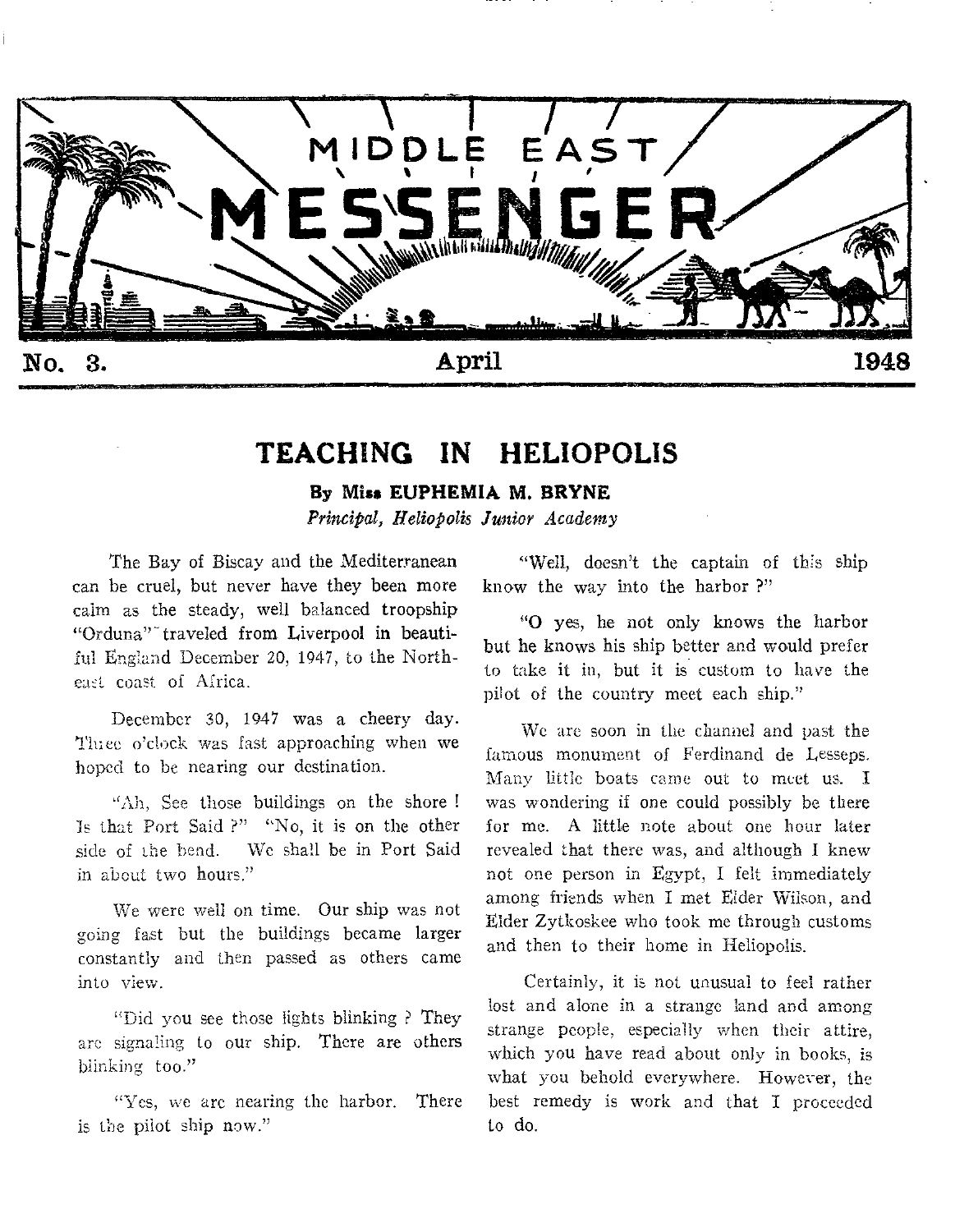34

The Heliopolis school is really lovely. As I observed the first day, I found a splendid set up conducted most proficiently by Mrs. G. Zytkoskee who is also doing excellent work with grades 9 and 10, which meet in a small room on the roof of the church building.

Seven years ago our school began with about five scholars and one teacher, Miss Narguis Farag, who has carried her classes to the seventh grade and is held in high esteem by them. It was a real pleasure to watch Miss Narguis teach. Surely God has blessed the efforts of this faithful teacher, for we now have fifty-eight scholars, ten grades and four teachers. Congratulations, Miss Narguis.

As the members of the Constitution of the United States planned "better than they knew", so Elder E. L. Branson planned when he built the most inviting Heliopolis church with three good sized office rooms in the rear, all of which are filled almost to capacity by the church school. Yes, "he planned far better than he knew" and we are going to have to occupy those much needed rooms until we have another school building on the vacant lot across the road. All we need is some more good planning and money to match it.

Miss Aziza Farag is doing a master piece of work in the large room on the first floor with grades 1-3 plus the six babies ages  $2\frac{1}{2}$ -5 years, who alone are as much as one teacher can manage. In order to relieve Miss Aziza of the entire responsibility of the babies, we have arranged our programs so that each teacher can spend one hour with them.

Long shall I remember my first hour alone with those six babies. In the first place my work has been mostly with the adolescent ages; in the second place, they knew no English and I no Arabic; and worst of all, we were total strangers. I could get their attention

for a moment and then they would scamper about getting into everything, avoiding me in every way. At last they sat in a corner together and by the looks in their eyes and the corresponding words, I was certainly not being complimented. The power of thought is a great blessing and plans were fast developing in my mind. That long hour of nightmare at last ended when Miss Narguis came to the rescue and instantly subdued six baby rebels into giants of order and good will, while I proceeded with my classes and then went to Cairo to carry out my thoughts. Love is a. language which is understood the world over and it was my only hope of success with the babies. A few piasters spent for toys produced the desired result. Those babies and I are now the best of friends. They are also learning English and perhaps, some day. we shall laugh together as I tell them this experience in Arabic.

Alt yes, not only the babies were conscious of a stranger, but grades four and five, who were revelling in the sweet spirit of Mrs. Neal Wilson, must now submit to a change and become accustomed to new ways, methods and personality. Only God can adjust such reverses and truly He has blessed in this case. I found my classes alert and extremely well trained in Bible and memory verses. I am simply amazed at their knowledge of the scriptures. They have learned English very fast and are progressing extremely well in general. I am thrilled with the sweet spirit, and the scholastic standing in our school. I pray that it may progress as greatly in the future as in the past.

Only eight of our fifty-eight scholars are Seventh-day Adventists. This is truly a missionary school. Who knows what messengers of Light our scholars may be.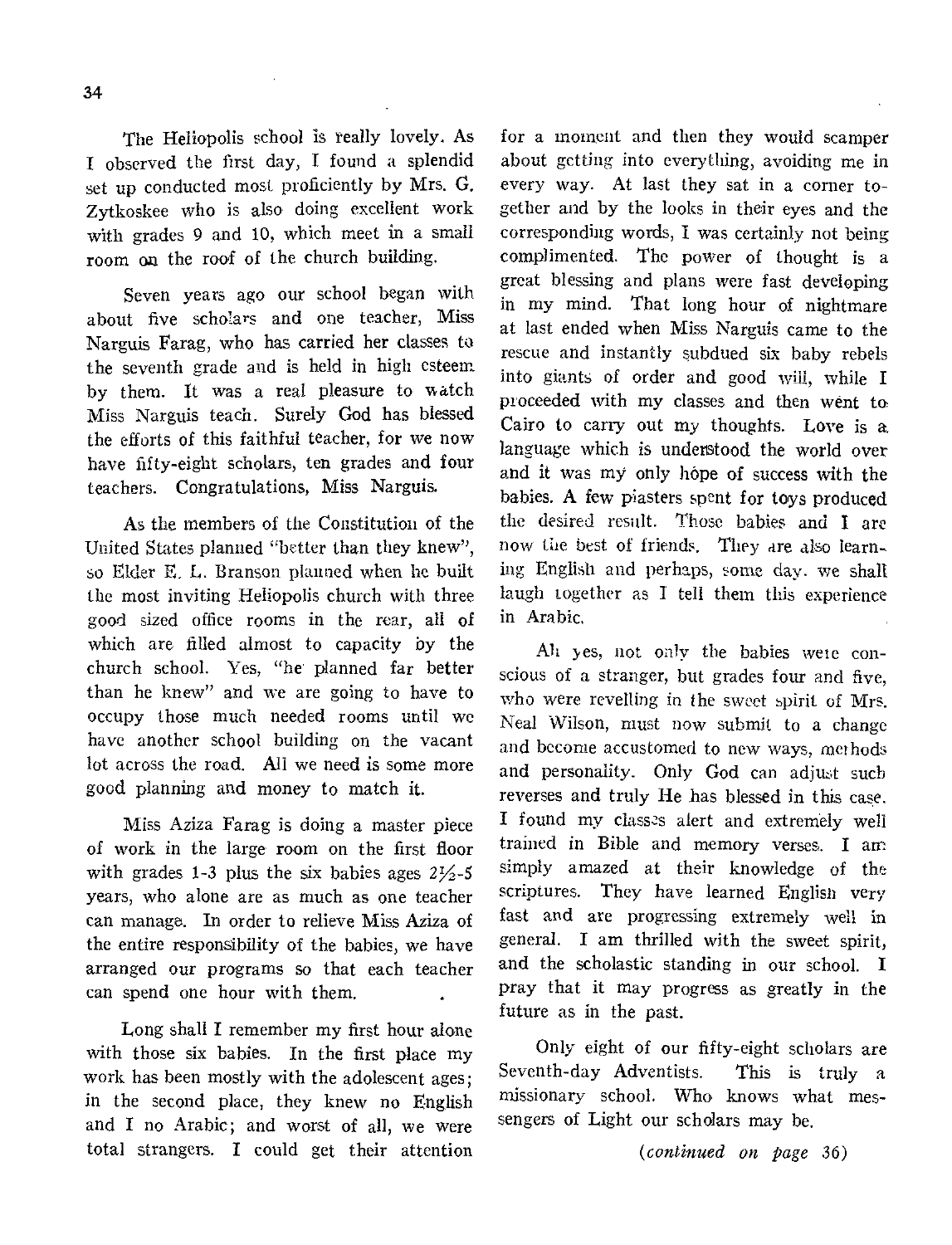

# EDITORIAL



CHALLENGE OF THE MIDDLE EAST

In the November issue, 1947, of *The China Division Reporter* there appears on the front page a challenging article by Elder W. H. Branson entitled : "There Remaineth yet Very Much Land to be Possessed." The words of the title are the words of the Lord to Joshua some forty years after Israel had set out to possess the land of Canaan. Israel had taken possession of part of the land but they had settled down to enjoy the fruits of an early victory and seamed to be forgetting that they had yet much to do before they could bring their task to completion.

Elder Branson draws a lesson for our own day from the experience of Israel in the past : "Just so it is today. God has called this people to world conquest. To 'every nation, and kindred, and tongue, and people' is the command of our great Leader. But although more than a century has passed since we began, our task is very far from being accomplished. We have dotted mission stations, churches, schools, publishing houses and medical institutions here and there. God has blessed our labors and has given us a degree of success. We delight in telling of the rapid growth of our work, — but *'there remaineth yet very much land to be possessed".* 

Elder Branson has the world field in mind and doubtless China in particular. China presents the picture of many millions to whom the message of the second Advent needs to be taken. Brother Conard put the challenge of China graphically when he said that there were 23,026 individuals for each single Adventist believer in that great field (Cf. *Review*  *and Herald,* January 23, 1948.)

But the Middle East presents an even greater challenge, Do we realize that the area for which the Middle East Union Mission is responsible is one million square miles more than the area of the United States ? That there are three major countries representing an area more than half the territories of the Middle East Union where there is not a single Seventh-day Adventist so far as we know ? Eighteen million people live in these unentered countries representing a quarter of the total population of the Middle East. Brother Conard says that there are 23,026 individuals for each single Adventist believer in China. and 46,619 needy souls to every Adventist in Southern Asia. But there are over 72,000 individuals for every Seventh-day Adventist believer in the Middle East. Surely "there remaineth yet very much land to be possessed'

Elder Branson makes the need of the day clear : "What God calls for today is more pioneers. Heroes for Christ are needed everywhere,—young men and women who are willing to do and to dare for Christ in pushing the conquest of the cross into all the unconquered lands<sup>"</sup>

"Never before has the church of Christ faced a greater challenge than today."

It was forty years after the children of Israel had started out to conquer the land of Canaan that the message came to them to advance to final victory. Interestingly enough it is about forty years since the pioneer missionaries came to the Middle East. In Eider George Keough came to Egypt. In the same year Elder W. K. Ising settled at Beirut, Lebanon, and Elder R. S. Greaves landed in Smyrna, Turkey. About the same time Elder F. F. Oster entered Iran. After all these years is it not high time to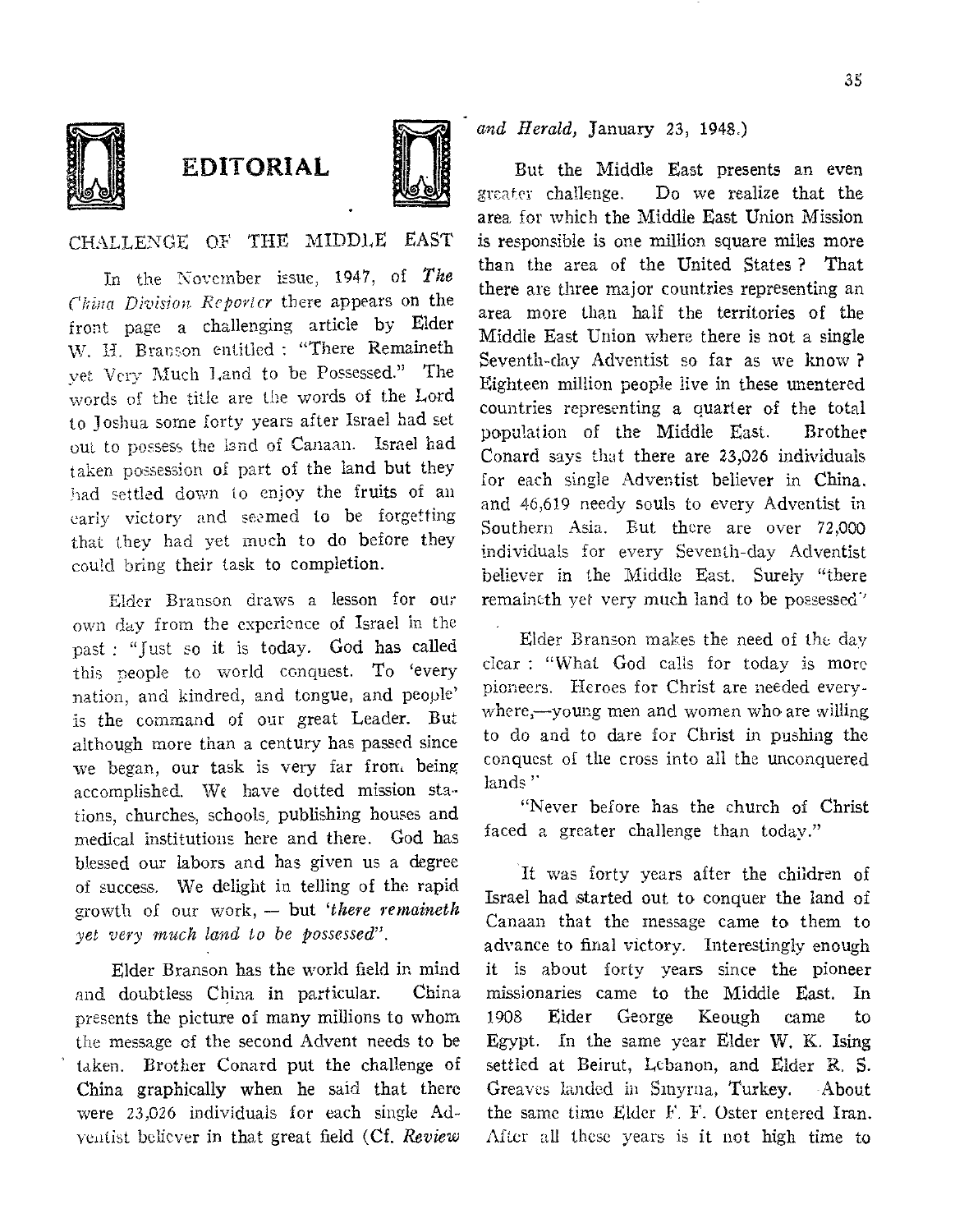think of the work in terms of bringing it to a triumphant conclusion ?

We thank God for the work that has already been done, and for the evidences of God's continued blessing. While we are busy with our individual tasks in our respective fields, let us not forget to lift up our eyes to a great work that still needs to be done and pray that the Lord of the harvest may send forth labourers into his harvest.

# **TEACHING IN HELIOPOLIS**

*(continued from page* 34)

We are more than anxious to develop our baby class into a large kindergarten next year to become a feeder for the grades. But alas ! how often have our church schools worked faithfully with the grades and then because of the great distance to an Academy the scholars have gone to the public school and have been lost to the "Cause" and to God. May God see fit to continue His blessings to our school and help us to make ends meet both from the kindergarten through the Academy and also financially.

We are endeavoring to season our "Three R's with the spice of Fine Arts." Mr. Hanna Watson, who teaches in the Orphanage, very graciously gives as much time as he can spare skilfully teaching our boys crafts, and drawing to grades 4-7. We greatly appreciate his kindness.

Madame M. Aine, a splendid French teacher, enriches our program with daily French classes.

Mrs. Zytkoskee's marvelous cooking class, the results of which we enjoy each Thursday, makes all our visitors want to return. She also brings great joy to the students when we. assemble Friday morning and spend a delightful hour with her as she teaches songs in English. Miss Nargois also contributes to this joy by teaching the National Anthem and other songs in Arabic.

Progressive Bands, Prayer Bands for the girls, and Council Period, conducted by Elder Zytkoskee, each Wednesday for the boys, sewing classes and recesses all make our school a pleasant place to be in.

We teach from  $8:30$  A.M. till  $2:00$  PM. but the teachers continue their work each day by preparation, visits to the homes, special classes, attendance at Gospel meetings and prayer meeting, and last but certainly not least, each Tuesday, one hour before prayer meeting, finds my faithful teachers gathered in my classroom for prayerband and teacher's meeting.

I thank God for the privilege of working for Him in this little school and pray that the rays of truth from each school in these Arabic lands may cross and recross each other as they shine forth into unknown places and hearts that are seeking Salvation.

#### e. v vere vere verkende verken avanger avanger avanger avanger avanger avanger avanger avanger avanger avanger

## A GOOD REPORT FROM TURKEY

An excellent report has reached the Union of the good work being done by Miss Ipraxie as Bible Worker in Istanbul. A number of people have been baptized as a result of her efforts. She is doing the only type of work it is possible to do in Turkey and it is encouraging to hear of this success.

####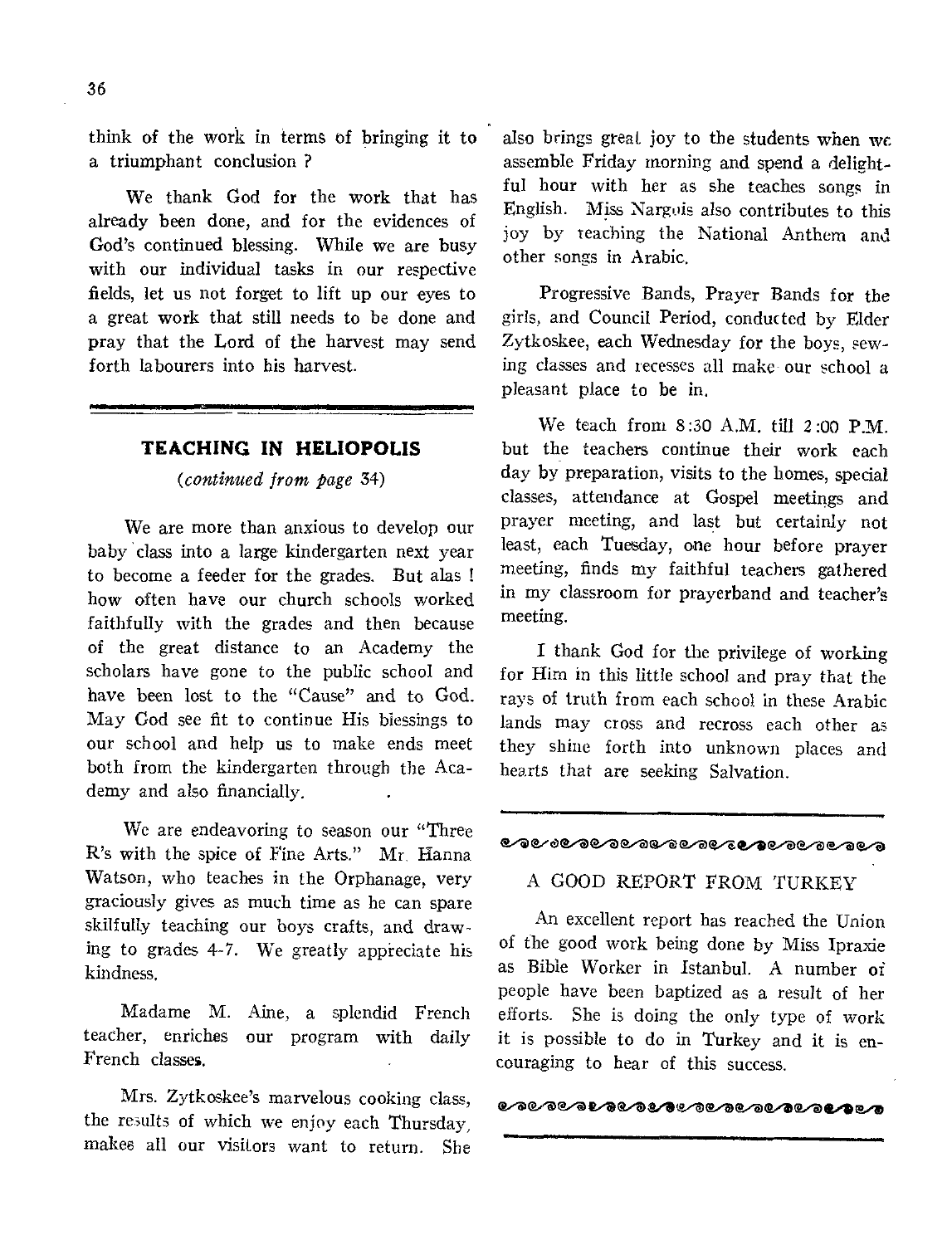# THE CHARACTER OF THE MASTER COMRADE\*

By S. **W. JOHNSON** 

*M. V. Sponsor, Middle Last College* 

The character of the Master Comrade could be described in a variety of ways exemplifying any or all of the superb qualities that constituted the character of our one and only Pattern, Christ Jesus himself.

But today I would limit my remarks to but two of those characteristics. The first characteristic **is that** of Nobility of Character As young people acquiring a training for a superior service, we must ever attain to those highest ideals **and** principles that it is possible for **one on** this earth to achieve. We are challenged to become examples. And *what*  example is •it that does not demonstrate something superior from that which is so evident all about us ? Yes, we are challenged to be living examples of all those noble ideals that the **apostle** Paul held up before us, namely : "Whatsoever things are true, whatsoever things *are* honest, whatsoever things are just, whatsoever **things are** pure, whatsoever things are lovely, whatsoever things are of good report"... Thus this noble character will put Christ first in every thought, **plan** and activity. The cause of God on this earth will be his one and only motivating **power.** These high ideals lived out in any life will make him a power **for** good wherever he is. Furthermore, it is one of the unmistakable lessons that history teaches us that lives of *men* **and** women that held unwaveringly to such ideals were honored and revered by friends and enemy alike. All recognize and respect the noble character.

The second characteristic of the Master Comrade character is what I have termed "Effluence of Character". By this title I mean that ability or characteristic of making his influence to flow out and cause others to follow in the way of thinking and acting that he is advocating and practising. It is a fine thing, we all agree, to possess a noble charccter, but it is far.better that this noble character be put to use for the betterment of others. A light under a bushel produces little illumination. So with our characters also. So it seems to me that no little endeavour should be put forth to find and pursue occasions to make our noble influence felt by others Striving to attain this nobility of character **is** worthwhile only in that the end results **can** be put to the **service** of **others. The character of**  the Master Comrade is **in that its nobility is**  felt **afar.** And only those who have **a burden**  to **make** their noble influence felt afar should accept **investiture as Master Comrades.** So **with these ideals as fundamental in the highest progressive class of the Missionary Volunteer movement we can be assured** of a solid, **steady growth in not only the number but also of** the quality of the young people being trained to finish the work **in these** lands of the Middle East **Union Mission.** 

#### **\* \* \***

**Palestine is in the news today I Elder**  L. **J. Norris has an article in the** *Review and Herald* **dated March 25, 1948** which **is well worth reading. You will find** it on the front page,

*<sup>\*</sup> Abstract of a talk given by Elder S. W. Johnson at an Investiture Service held at the Lebanon-Syria Camp Meetings.*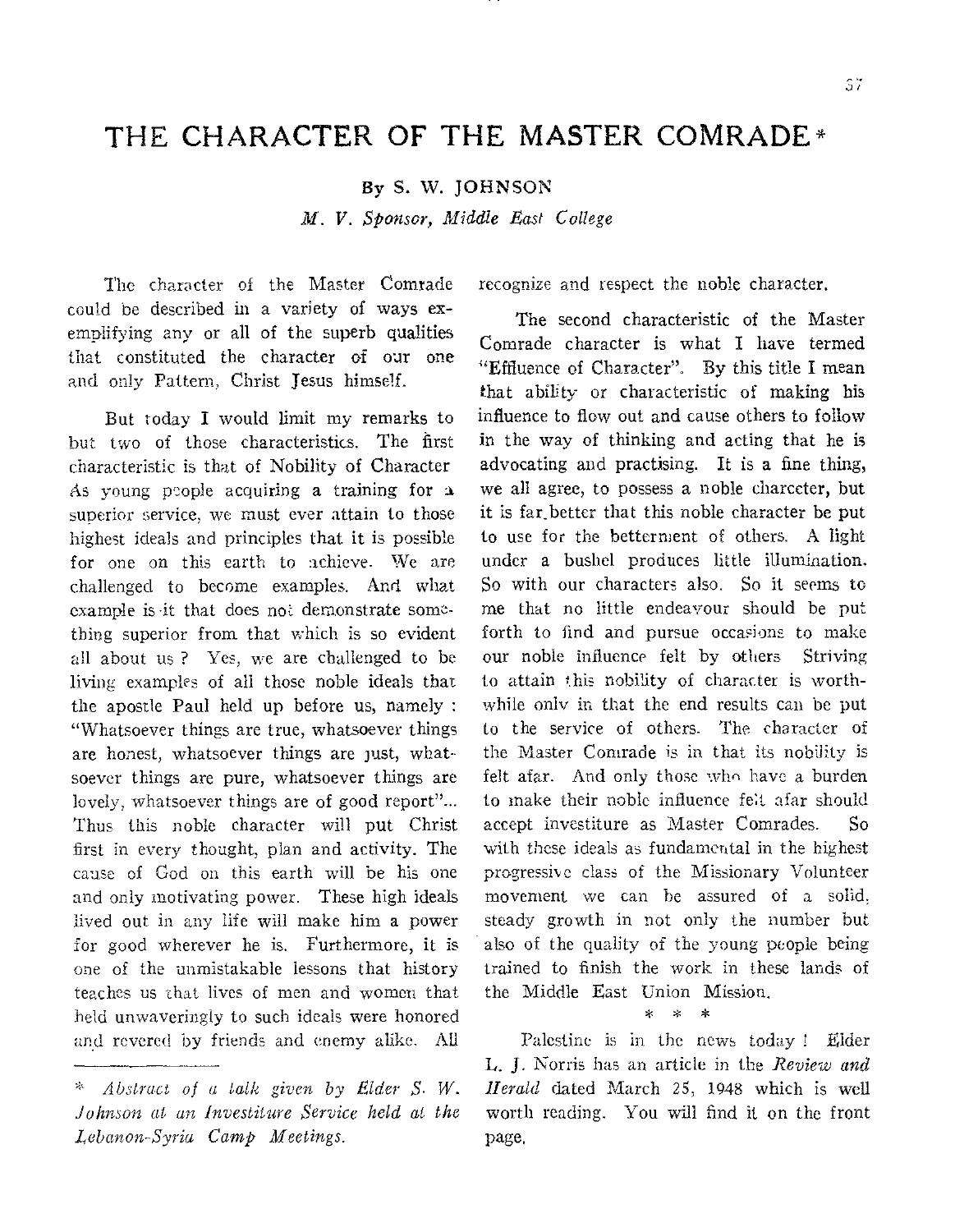

# **AMMAN ELEMENTARY SCHOOL**

By Miss RUBY WILLIAMS

Paul "planted, Appolos watered; but God gave the increase". Thus the Lord has supervised His work in Amman, Trans-Jordan, using agencies that were sometimes unconscious of His purposes. Thus the school has grown and developed.

The foundations of the school were laid early in 1945 when Elder H. *G.* Rutherford was Superintendent of the Palestine-Trans-Jordan Mission and Elder C. H. Mackett was Union Secretary-Treasurer. Fareed Srour who had studied a number of years in Middle East College was in charge of the school and supervised the erection of the building. Amman is a city situated on mountains, some of

them flourishing with new houses and streets indicating the prosperity it has enjoyed during the war, and the school property is on the best mountain where the residential section of the city is located

In the beginning before the new building was ready the school was held in the homes of the members, the children moving from one house to another every month. Miss Wadad Waimrein was the teacher for the girls and young boys.

Meanwhile God was preparing other agencies to contribute to the growth of the School. Miss Ruby Williams started studying Arabic. At Middle East College Miss Ghazala Khalil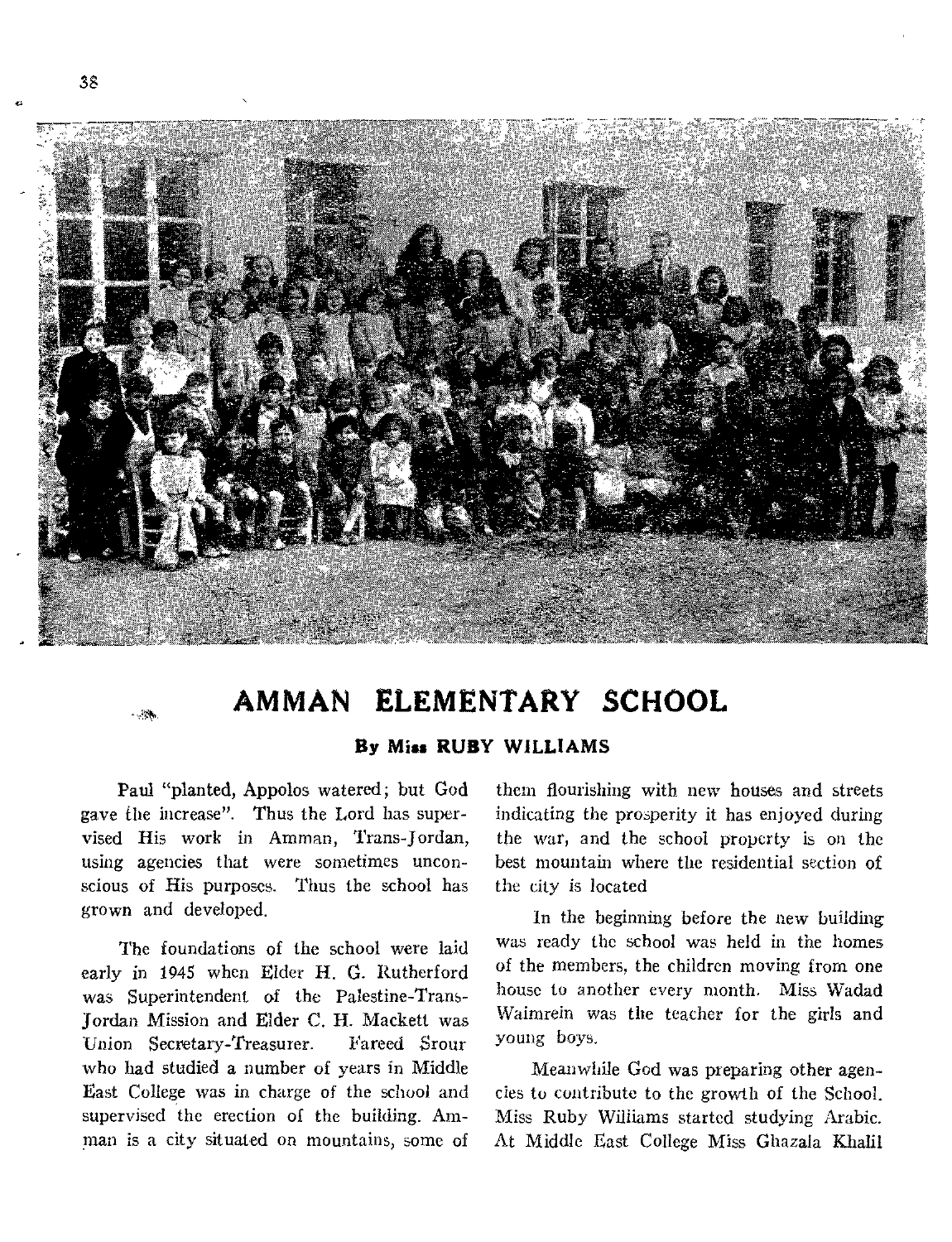**was preparing for** teaching. **Somewhere in the United States 'Elder J.** S. Russell and family were **trying a second** time to reach **Palestine.** 

**As the time** to open **the** school a second year approached the **Mission** had no Superintendent. **The** buildings **were** not completed and there was only one teacher in sight. However, in the Lord's providence, **Elder J. S. Russell arrived about** two weeks before our **opening day. His first days** and nights were **spent in gathering supplies and** equipment from **Palestine** and laying plans for the School. Under Fareed's leadership, with Miss Wadad and her sister as teachers, the school opened on time. Then Miss Ghazala came, warming our hearts with her big sisterly help from the Iraq mission We had about 55 children in five grades. When Fareed had to leave for the States the Lord sent Brother and Sister Shafeek Farag to fill his place and more besides.

Now our enrolment has grown to 90. We are happy the Lord opened the way for another of our Amman girls, Tamam, to join us. We are thankful for what the Lord has done for us and pray we will co-operate with Him to become bigger and better. The need of properly qualified Christian schools is great in Trans-Jordan. Many parents are looking for just the education God has planned for our schools. We would ask our sister missions everywhere that we will pray and press together that God can perform His will in His schools in these lands. Then the glorious pattern **He has given** will shine from these **our primary schools guiding little feet safely on the path to heaven.** 



# **COLLEGE COLLEGE SUMMER SCHOOL**

Elder G. M. Krick, who is in charge of **the Summer** School **at** Middle East College, **announces that** the **dates of** the summer school **this year are July 4 to September** 13: **Academy subjects offered are : English** Drill ifor English I, **II, and III students) ;** Arabic **(GradeS II,**  and **12, Autumn Quarter programme);** Biology **(Autumn** Quarter) ; Bible Doctrines (full unit of **work) ; Modern** History (Autumn Quarter) ; Matriculation Mathematics (Autumn Quarter); Medical Cadet. College subjects offered are : *Education* : Bible Methods: Child Psychology. *Bible :* Life and teachings of Jesus :(Autumn Quarter) ; Daniel; Revelation; Chureh Polity. History : History of the Arabs. (Autumn **Quarter).** *Arabic :* Sophomore Arabic. *Typing :* Beginner's class for **teachers;** Typing 1 (Third Quarter). *Miscellaneous :* Nutrition Chemistry; Home **Relations; Health** Principles; Medical Cadet. The fees are the regular College fees for a quarter. *cf.* College Bulletin, 1948.

We were very happy to welcome Elder R. A. Anderson to Beirut on April 2. He led out in the College Week of Prayer, April 2-10, and conducted special meetings for the Lebanon-Syria workers on Sunday, April 11. He was able to spend some time in counsel with the Union Committee and on Monday, April 12, he left **for** workers' meetings in Baghdad. From there he proceeded to Egypt to spend a few days with our workers before pursuing his itinerary in Africa. Everywhere his meetings were highly appreciated and we were happy he was able to fit in this visit to the Middle **East in spite of** a very heavy programme **of visiting.** 

**\* \* \*** 

**It** was our **privilege to have the brief visit and counsel of Dr. T. R. Flaiz of the Medical Department of** the General **Conference.**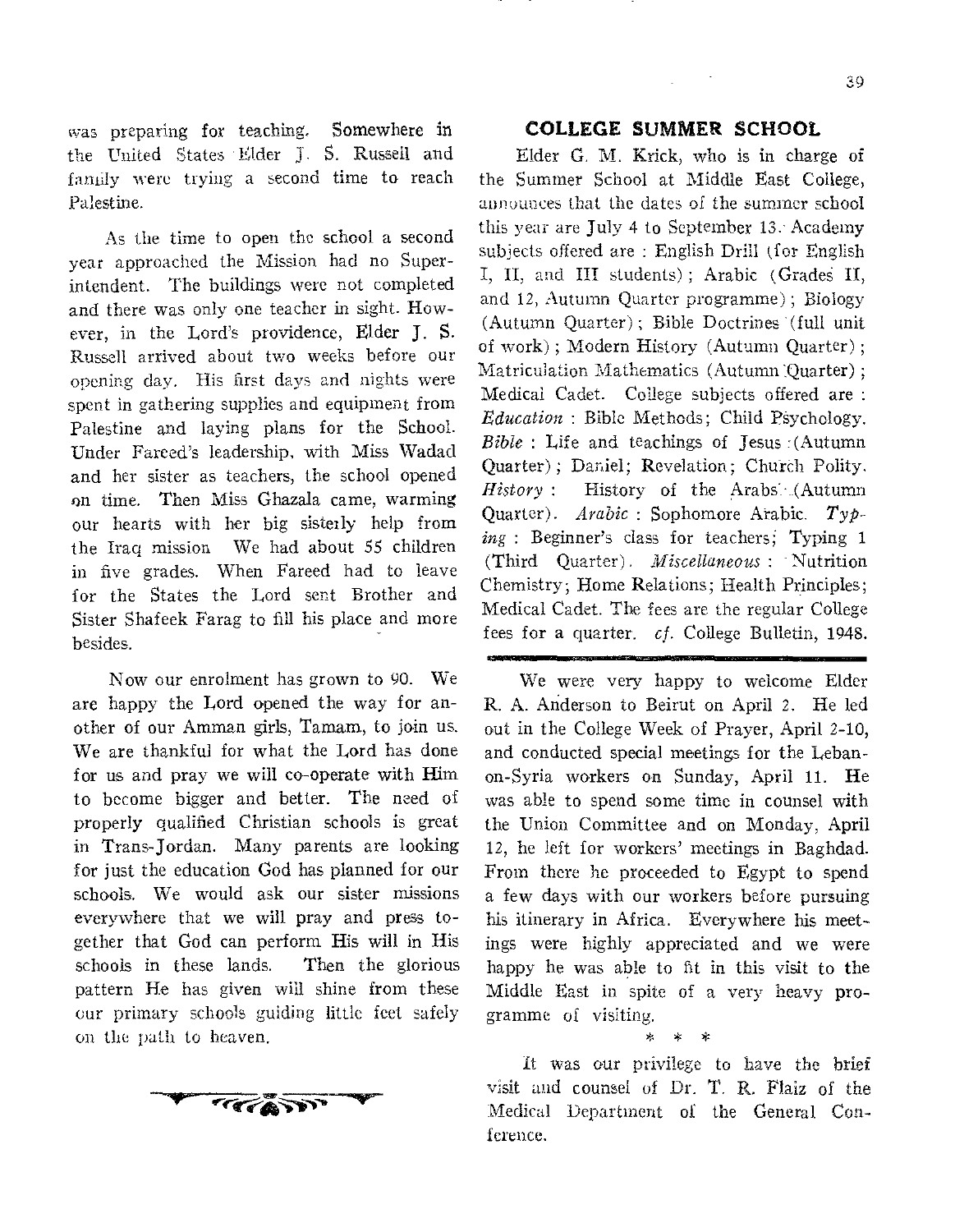# **MIDDLE EAST COLLEGE**

# **OFFICERS FOR THE NEW QUARTER**

## SABBATH SCHOOL:

Adviser—Mrs. Branson Superintendent—Adil Ass. Superintendent—Manoug Ass. Superintendent—Mareen Saaty Secretary—Rose Bedelian Ass. Secretary—Benjamin Zaia Music Director—Mrs. Krick Ass. Music Director—Mrs. Seitz Ass. Pianist—Phoebe Beythoun Children's Department—Miss Davis

# MISSIONARY VOLUNTEER SOCIETY :

Leader—Shahine Ouzounian Ass. Leader—Philip Srour Ass. Leader—Mousa Deeb Secretary—Ghazala Ass, Secretary—Mary Nasimian Pianist—Mrs. Harder Ass. Pianist—Samira Hasso Chorister—Manoug Nazirian

# CHURCH OFFICERS :

Ushers—George Yared Michel Kabbas Children's Church Leader Mrs. Johnson

# **WEEK OF PRAYER**

## MY PERSONAL EXPERIENCE

One of the weeks of my life that I will ever remember and for which I will ever be thankful to the Lord is the week of prayer that has just passed by.

This week was conducted by Elder R. A. Anderson of the General Conference. He is a man of real experience and consecration. And God used him mightily to bring on a revival and a reformation in our college.

The week of prayer was just wonderful for me. I learned the importance of many things which I hope, by the grace of God, to live out in my life. One of these lessons is the fact that we should not live for some selfish aim and ambition but to live like Jesus —to live to bless others. Oh how much I found myself far from this principle. How much I found myself guilty of loving myself and not trying to love others.

The other great principle that I learned is that our eyes cannot see more than one object clearly at a time nor can our minds think clearly on more than one thing. So that if our eyes are always stayed on Jesus and His life and love all the other things in life will be dimmed. Also, if our thoughts are filled with Jesus, His life and love, all other things in life will take second place,

The third lesson that I learned was that if I wanted my eyes and mind ever to be on Jesus I should study His word daily every morning.

My prayer to God is that He will help• me and give me the power ever to be true to the decisions and promises I have made during this week so that I can ever be true to Him and walk closer to Him. This is my prayer not only for myself but for all who made any decisions for the Lord's side during this past week.

*—Sabah Hasso—*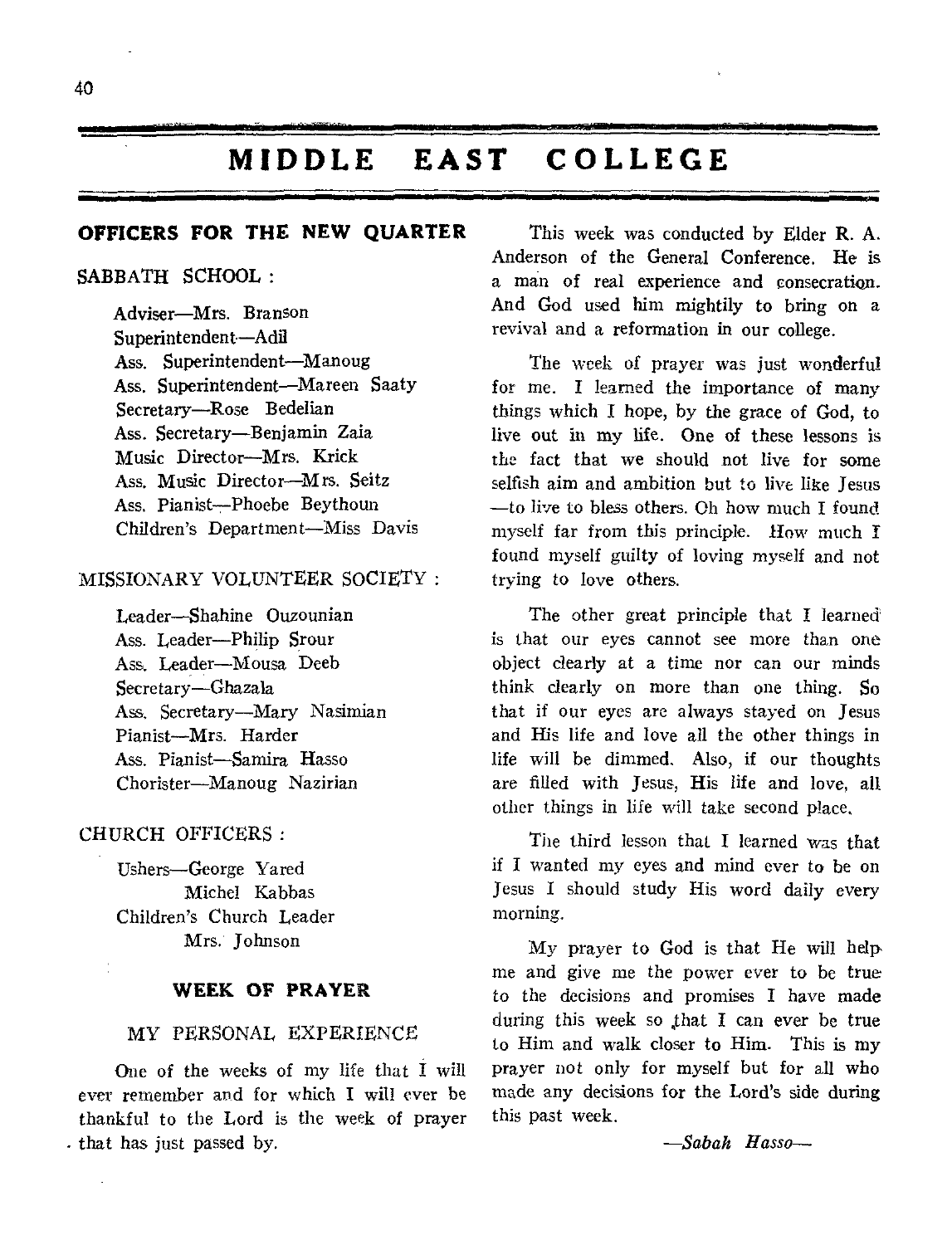# IMPRESSIONS AND LESSONS

The students as well as the church members enjoyed a very interesting week of prayer that was conducted by Elder R. A. Anderson. Elder Anderson thrilled us with his experiences in the evangelistic work. His enthusiasm for *winning* souls inspired courage and zeal in the hearts of the students and workers.

In this week of prayer I came to know my Heavenly Father better, and to give Him my all. I came to feel his live to me wherever I go and wherever I am. In this week I began to understand better that the young man who comes to College to train *for* the service of God needs to follow in the steps of the Master of whom it was written that He went about doing good. The most important lesson for him to learn is that before he can do good he must be good, before he can do any work of reform he must be himself reformed. The young man who has learned to see to it that, by the grace of God, he himself is at all times without sin, is well on the road to preaching a message of *reform* which will *be* given with power because, as a clean vessel, he may be used of God mightily to accomplish His purposes.

Another important characteristic of this week of prayer is that I Came to understand the word "unselfishness" better than before. Unselfishness is the greatest of all the characteristics a man needs in order to fit him for the service of God and man, whether in this life or in the life to come. Unselfishness is the very foundation of Christianity It is the basis of all acceptable and successful service. God says "If any man will come after me, let him deny himself, and take up his cross daily, and follow me".

The word "Fellowship" impressed me very much in this week of prayer. It is the hardest of all lessons to learn, and no one is entitled to graduate till he has learned it. But it cannot be learned in school only. It is a life study, and the text-book for it is the life of Jesus, the Son of God.

God can keep a child of His amidst corruption as He kept Moses in the universities of Egypt, and Daniel and his companions in the schools and palaces of Babylon.

What are you *doing* brother ? Are you busy in the right things ? Are you faithful to the charge that God has given you ? If you are in the College, beware lest you fritter away your time. If you are not in the College, remember that the College is meant for you, and can help you develop your talents and fulfil God's purposes and plans for you.

*—George Fared—* 

### COLLEGE NEWS

Everyone at the College appreciated the Spring vacation at Easter time, after having week of exams of the quarter first.

Mr. and Mrs. Fakhry Nagib, of Egypt are new faces on the campus now. Brother Nagib is attending school this quarter.

One more young man has joined the ranks of the Men's Dormitory. Malcolm Bruce Russell, born April 17, promises to be a real "Man of Might", having a start of eight pounds.

The enrolment of Middle East College is not alone in students, for last week there arrived at school two fine, rugged looking cows with their calves. The dairy is now in the kindergarten stage, but like every other branch of the college, we shall see it expand rapidly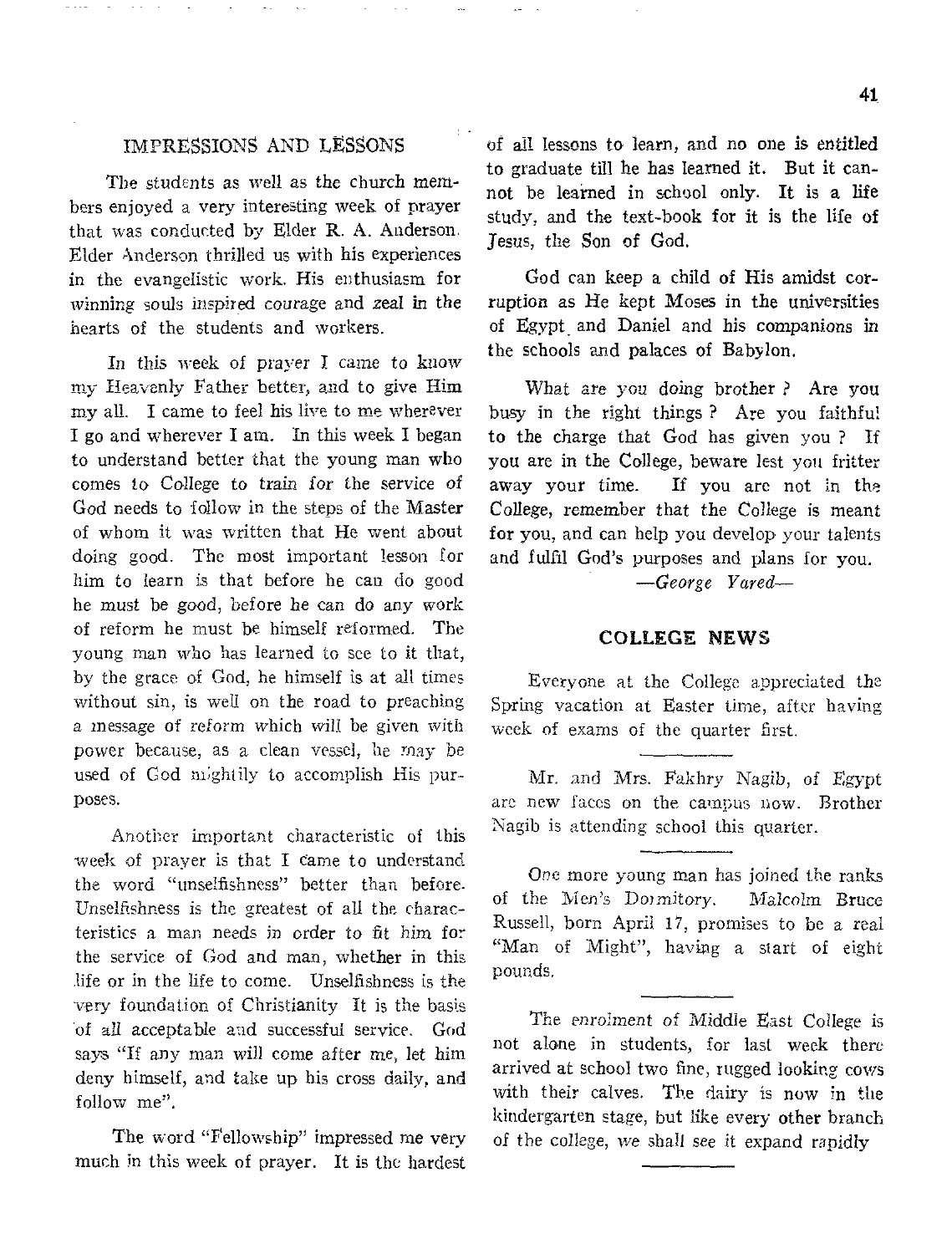Four future members if the college church, recently added to our church family here, were dedicated to the Lord and His service on Sabbath, April 10. This marked a nice conclusion to the Week of Prayer. The little ones who were thus given to the Lord were, Roberta Mole, Donald Johnson, Sameer Srour, and Alger Keough. May they grow up in the fear and admonition of the Lord.

The Junior College Class made its appearance recently by a special chapel program. With Mr. Salim Majeed as president and Mr. Krick as Advisor, it promises to be an aspiring group of young people. Their program comprised a series of cheery little excerpts of a biographical nature about the class members.

*The next issue of Middle East Messenger will be devoted to the interests of Middle East College. Be sure not to miss it* 

*—J. S. Russell—* 

\* \* \*

"The watchful Christian is a working Christian, seeking zealously to do all in his power for the advancement of the gospel. As love for his Redeemer increases, so also does love for his fellowmen. He has severe trials, as had his Master; but he does not allow affliction to sour his temper or destroy his peace of mind. He knows that trial, if well borne, will refine and purify him, and bring him into closer fellowship with Christ. Those who are partakers of Christ's sufferings will also be partakers of His consolation and at last sharers of His glory." A. A. 261.

\* \* \*

# **IRAQ MISSION**

*Elder E. L. Branson sends us the following news notes after a recent visit to Iraq.* 

1•1111.=•••11

#### BELIEVERS IN BASRAH

Brother Salim Majeed who is attending Middle East College this year started a fine work in Basrah and several were baptized there as a result of his devoted efforts. Now Brother Behnam Arshat, who was in Middle East College last year, is continuing the work in Basrah in a strong way.

The little chapel over Hasso Brothers' store has been very attractively redecorated and there is a good attendance at the meetings held there. On Sabbath March twenty seventh, Brethren Jacobson, Schilt and the writer had the privilege of meeting with this earnest and active group of believers. The ordinances were celebrated and five candidates were baptized, bringing the membership of the Basrah company to 22. It is planned that these faithful believers will be organized into a regular church in the near future.

# IN THE OPERATING THEATRE

There were two major surgical cases arranged for the next morning and I gladly accepted the invitation of the doctors to join them and the nurses at an early hour as an observer. At six thirty there was considerable activity as last minute preparations were made. The adjustable surgical table was ready with the very large cluster of lights just overhead. At one side the equipment for the anaesthetic was ready. On another, all the various sterilized towels, pads and gauze were available in their circular containers. But most impressible was the array of forceps, clamps, scissors and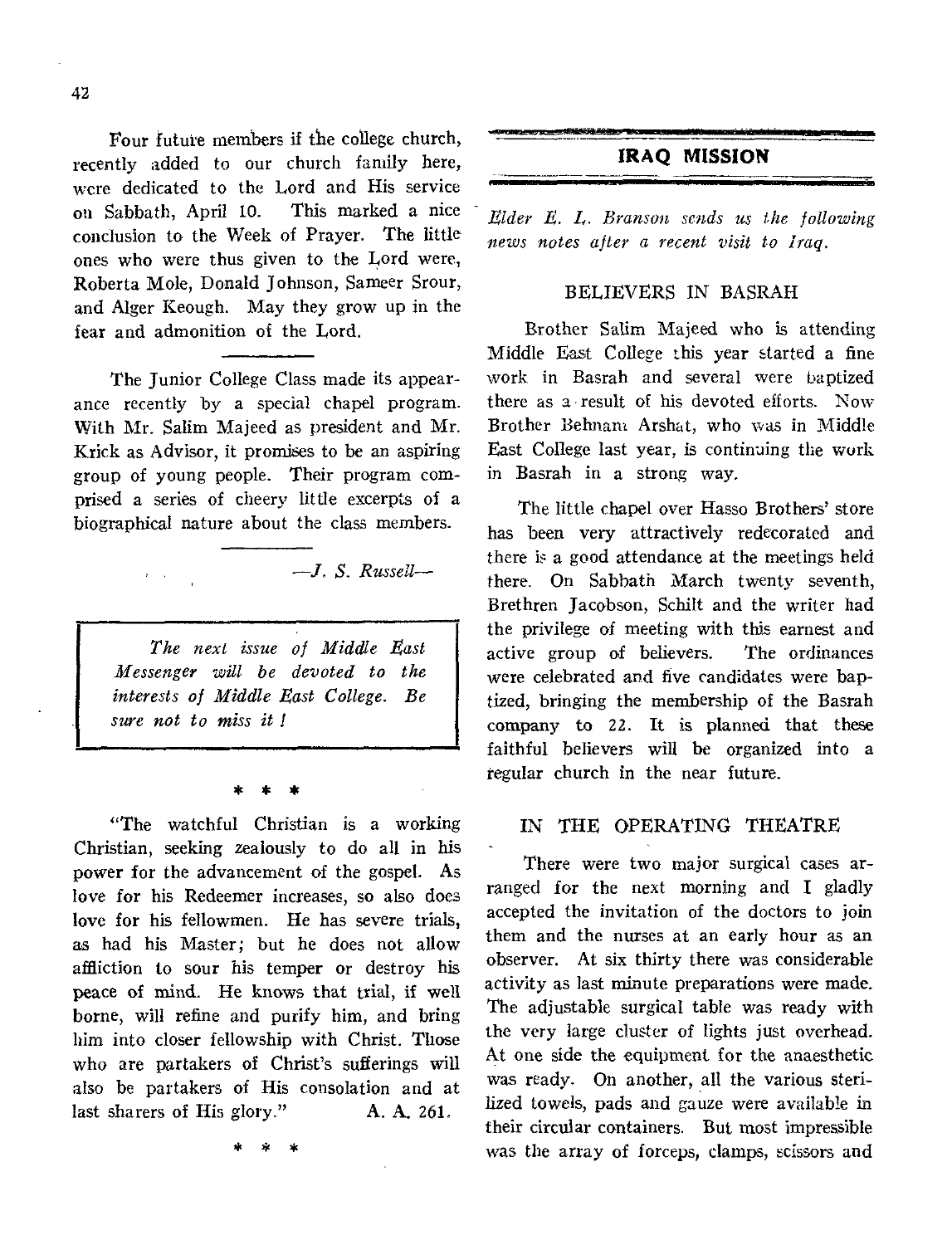scores of surgical instruments all laid out on long tables and adjustable trays. These had been chosen for this specific operation by Nurse Naima Guirguis a former student of Middle East College already standing by the table in her sterile gown and surgical gloves ready to hand the doctors these various instruments in rapid succession just when needed.

Doctor Saaty was preparing to give the anaesthetic and Doctors Karmy and Schilt were "scrubbing up." This was quite a procedure requiring an elaborate ritual of washing their hands several times with soap and brush, applying disinfectant, then putting on rubber surgical gloves.

Nurse Joyce Henderson said she was going to "circulate". I discovered that meant that she would not scrub as the others had, but would be working away from the operating table, supplying disinfectants, hot water, or handling anything that had not been sterilized. She decided that I should be arrayed as the others so provided me with a white gown, cap, and face mask.

In *less time* then *it* would take to tell about it, everything was ready for the patient who was brought in and placed on the operating table. Then, as the doctors stood on either side of the patient and *the nurses were* ready, the patient was told, "Now before we operate we will pray that God will give you strength and that the operation may be successful." We bowed our heads and as Doctor Karmy offered an earnest prayer for skill and guidance, I said to myself, "If I ever have to have an operation, I hope it can he in a Seventh-day Adventist Hospital where the doctors and nurses arc not only well trained in their professions but they have Confidence in the help and strength which only God alone can give *and* they are not ashamed to pray to Him."

# NEW HOSPITAL SITE

"The medical Missionary work is to be connected with the third angel's message, as the hand is connected with the body." *Counsels on Health* p 557.

Men and women who are in severe physical distress cannot adequately appreciate God's great plan of redemption. The mind needs a clear brain in which to function efficiently. That is *why* Jesus healed the sick and that is why Seventh-day Adventists have been so active in medical missionary work.

It was the privilege of Dar El Salaam Hospital to have as a guest, Brother F. Brennwald, one of the auditors of the General Conference. He met with the available members of the Hospital Board to make a final decision as to permanent location of the hospital. Many sites were visited and after considerable negotiation with the parties concerned, it was agreed that the new hospital will be built on a plot of 35000 square meters in New Baghdad.

New Baghdad, is a new suberb laid out with *wide avenues,* parks, and all modern facilities South-East of Baghdad on the main highway toward Khanakin and Tehran.

More than one million Iraqi Dinars have been invested in the project by the *New*  Baghdad Company in building paved roads, gardens etc. .. and it is expected that this area will develop very much like Heliopolis or "New Cairo" after which it was patterned.

May the Lord guide and direct each step which is taken *in* the development of this our major medical institution in the Middle East,

## WELCOME DR. SCHILT I

On Friday March 12 Dr. and Mrs. C. H. Schilt and their four fine children arrived in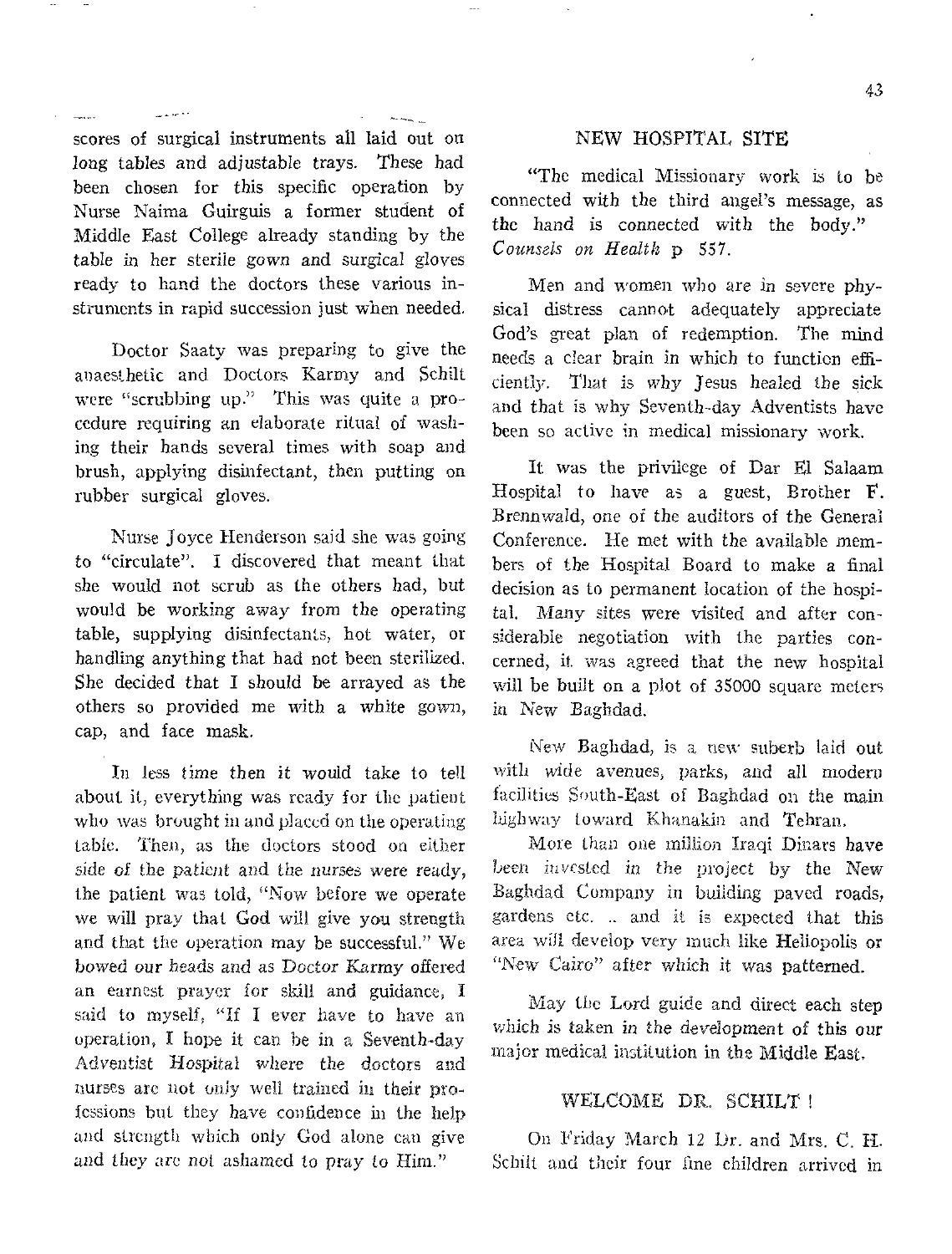Baghdad where Doctor Schilt will serve as medical director of the Dar El Salaam Hospital, Dr. Schilt is a graduate of the College of Medcal Evangelists, Los Angeles, California and Mrs. Schilt is a graduate nurse of the White Memorial Hospital, also of Los Angeles.

Dr. Schilt practised in California for a time and then moved to Twin Falls, Idaho where he built up a fine practice during the past few years. They were active in local church work and liberal supporters of the cause of Foreign Missions. When the call came to join personally in helping to bring to the people of Iraq and the Middle East a knowledge of God's love and his plans for those who accept his Message, they unhesitatingly accepted the invitation, sold their home, and have now joined with the staff of Dar El Salaam Hospital.

### DR. ABDEL KARIM

We regret to report that Dr. Abdel Karim of Basrah has been critically ill. He underwent an operation at the Maud Memorial Hospital in Basrah and is now much better. The surgeon said, "I am not the one that has helped you, but God has heard and answered the prayers of your people." Doctors Schilt and Karmy were called to Basrah to consult with the doctors there and it was arranged for Doctor Abdel Karim to spend some time at our Dar El Salaam Hospital just as soon as he is able to travel. We pray earnestly that he may have a complete recovery so that he may be able to carry out his desire to serve the Lord by telling others of his personal experience and glorious hope in the soon return of Jesus.



**VOICE OF PROPHECY** 

The enrolment in the Voice of Prophecy Bible Correspondence School keeps growing. But not as we would like, nor as we had anticipated. We have not yet reached the two hundred mark, and we hope to number them, in the near future, by the thousands.

There must be a good many honest people, known to our church members in every city, who desire to know more about the Bible, and who would benefit greatly from taking this course of studies, and we hope that the church members and workers will let us have their names and addresses. If you do not have a reglstration card, you can send a list of names, and we will make out the cards, or mail them, so that they can be registered and begin their studies. We need and desire the cooperation of every one. In fact, we arc depending on you.

*Voice of Prophecy Staff.* 

# **SABBATH SCHOOL DEPARTMENT**

The General Conference Sabbath School Department has a plan whereby our Sabbath Schools can be graded. The objective of this grading is to encourage our Sabbath Schools to strive even harder, if that is at all possible, to reach the major objectives of our Sabbath schools :

- 1. Every Member of the Church enrolled in the Sabbath School.
- 2. Every member present and on time.
- 3. Daily study of the Sabbath School lesson.
- 4. Personal work for every pupil.
- 5. Liberal gifts for missions.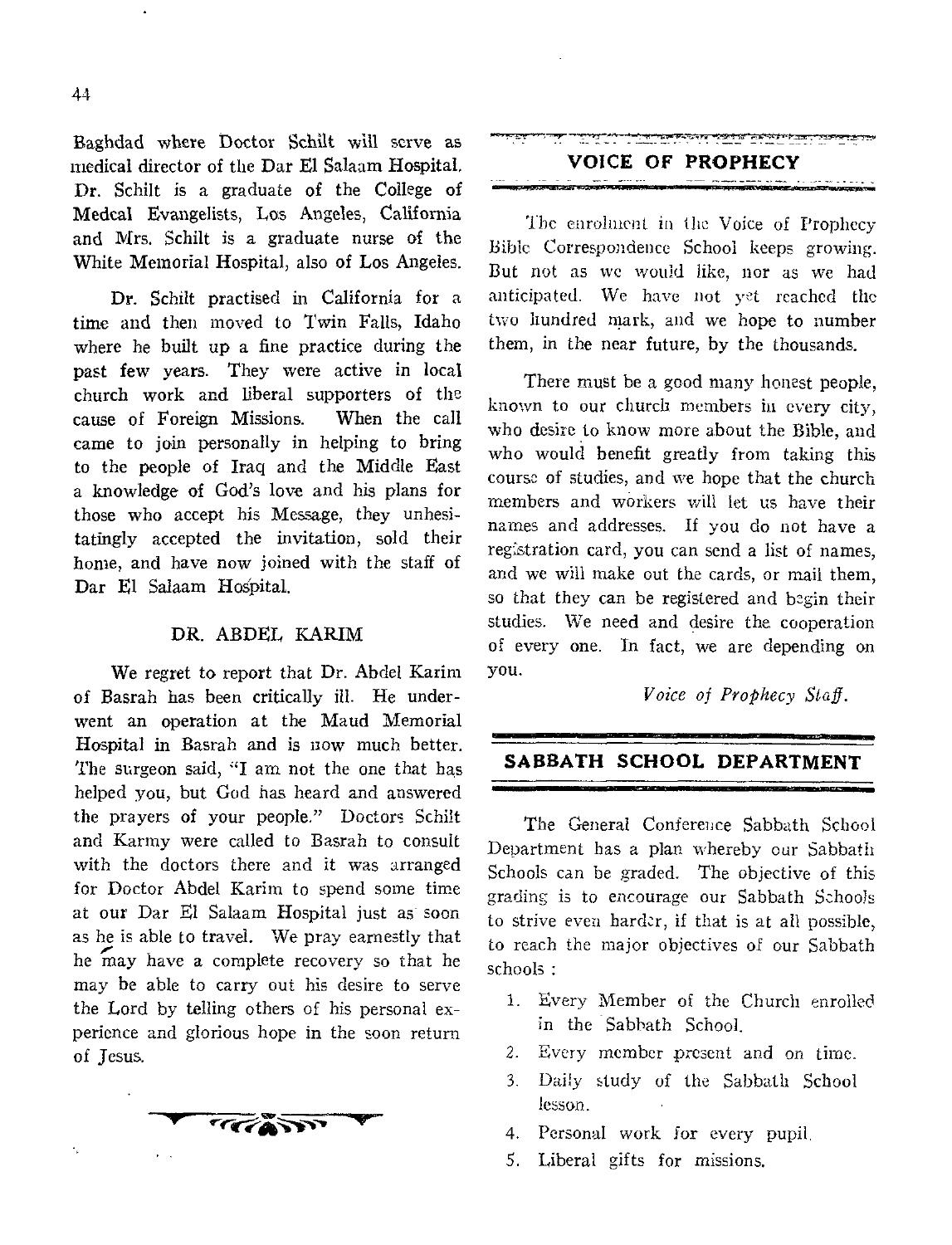The grading of a Sabbath School is based on three important phases of Sabbath **School**  work :

*1. The Membership.* It is the ideal of the Sabbath School to have all church members, as well as their children and as many friends as it is possible to gather in, as members of the Sabbath School. This is the membership goal, and the basis for membership grading is 90% of this goal.

*2. Daily study.* There is no need to emphasize the importance of daily study of the Word of God in the life of the Christian. However. **it is** recognized that the human tendency **is to** fail in carrying out a regular daily programme, so that the basis for grading a sabbath school is daily lesson study of onehalf of the Sabbath School membership goal.

*3. Mission offerings.* The mission offerings **of the Sabbath school** have in the past **been more** than half **of all** mission offerings. It is obvious therefore the great part the **Sabbath school and** its members have in advancing the **church's** supreme task of carrying **the**  Gospel **to every** nation, kindred, tongue, and people. **In the** Middle East Union the basis **for grading a** Sabbath school on mission offerings **is a. 10%** increase in one quarter's offerings **over the amount raised in** the same **quarter of the previous year.** 

**Grading certificates** are issued each quarter to **every Sabbath school** that reaches any one **or more of these** goals. An "A" grade is given if the school reaches the standards for **all three—membership,** daily study, and offerings. If only two of the grading standards **are** reached, then the grade granted is **"B".**  If only **one is** reached, then a **"C"** certificate is given.

**The reports are coming in very** regularly

from practically all of our Sabbath Schools **in the** Middle East Union. Not all the data are in every case available for grading our Sabbath Schools, but it has been a source of satisfaction and a matter for congratulation that three of our Sabbath schools qualified for an "A" certificate :

> Beirut Arabic Church Sabbath School Heliopolis Church Sabbath School Mosul Church Sabbath School

To these we send our hearty congratulations with the prayer that the good example they are setting they may continue to set for our Sabbath schools everywhere.

# **IRAN MISSION**

Brother K. Oster flew up to Teheran in **the Shah's private plane recently.** He had a **good talk with His Imperial Majesty** and **gave him a copy of** *Bible Made Plain* **in Pharsee.** 

**Brother K.** Oster plans to visit **Afghanistan in the near future. He will be back in**  time **to give a report** to the Iran summer camp **meetings.** 

The Iran Training School under the **leadership** of Paul **Boyton is doing very well. Junior Missionary Volunteer progressive class**  work is **being done with marked success.** 

**Brother Salakian is holding** meetings in **Teheran that are proving successful.** A number **are being prepared for baptism.** 

The Suitanabad **hospital is quite** full with patients now **and there is an encouraging** interest in the town.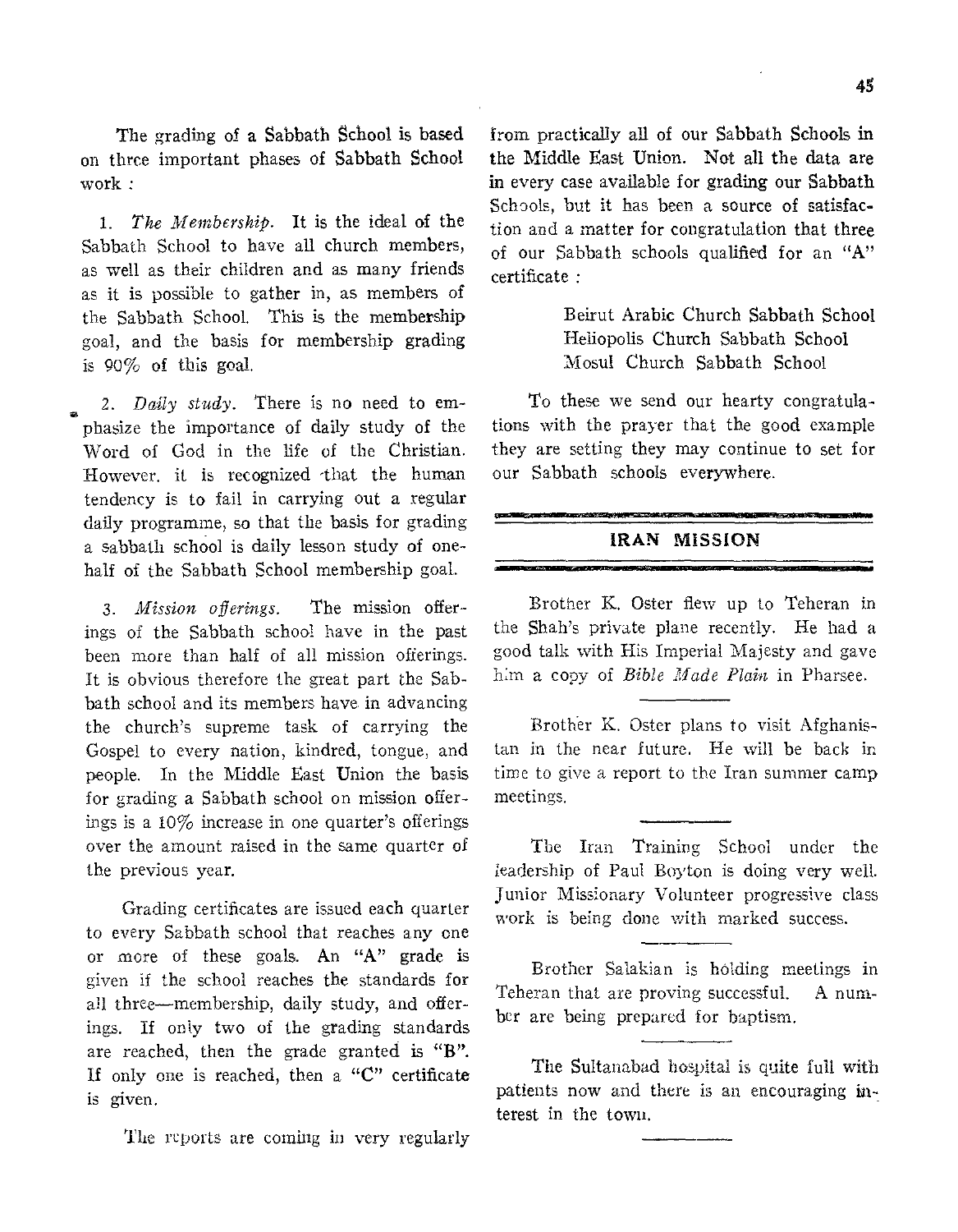Dr. H. E. Hargreaves has recently moved to Isfahan and has located his clinic in one of the houses in the main street of the city.

In the *Review and Herald* for April 1, 1948, pp. 15, 16, there is a thrilling account of the way Brother Grover C. Winslow, Jr. and family were robbed while on their way to their post of duty in Iran. Brother Winslow sums up : "But this is all in the life of a missionary". Paul lists the "perils of robbers" among the experiences that he passed through as a missionary in these Bible lands. Conditions have not changed very much in some parts of the Middle East in spite of the lapse of centuries. But, thank God, the same Spirit that worked through the Apostle to do a mighty work in the days of Paul is the same Spirit that will motivate God's people in these days to bring the work to a triumphant finish.

# **PREACHING IN THE LEBANON AND SYRIA**

The work in Syria is progressing in a wonderful way. God is working upon the hearts of the people, and many have accepted the truth, and been baptized. In the last two years, over 50 people were added to the remnant church in the Tartous area. We organized two churches there. Elders E. L. Branson, B. J. Mondics and myself were present. This year we baptized 4 persons, and in a few days 5 more will follow. Our goal for this year is 25 persons. I hope and pray that we may reach our goal, by the grace of God.

The Adventists in the Tartous Area have a high reputation. The government officials and the people recognize us as the best people of the country. Everywhere you may hear people speak of the high ideals of the Ad-

ventists  $A$ t first the government was against us because the newspapers said we were connected with the Zionist movement, and once seven policemen came to my home to search my home to see if that were true. But when the government knew that we did not belong to that organization it gave us a permit to preach freely The local government sent a report to Damascus, capital of Syria, that the Adventists were the best people in the country, and that they were needed and that there was no danger in having them in Syria.

Our members in the Tartous area arc. doing a good work. Every one is trying to win others to the Truth, and they are successful in this work. The daughter of the priest was recently baptized in Tartous,

Now let me tell you about our work in Beit Mery. A few months ago, I was asked by our Superintendent, Elder B. J. Mondics to hold an effort in Beit Mery, Lebanon. I was glad to accept the call, and immediately, I began to hold meetings. As a result five people have decided on baptism. One of the candidates stole a lip-stick box from a shop in Beirut. She came to me, and confessed her sin, and of course I told her, she ought to go to the man and confess her sin and make restitution, She gladly accepted the advice. She gave to the church 10 Lebanese pounds for a few things she had stolen from a European family who had gone back to their country and to whom restitution was impossible.

Not being satisfied with working in Beit Mery alone, I bought a Jeep by the help of the Union, and began to hold meetings in other villages. I visit six villages. I hold meetings in the homes of the people. In one village over 150 people attend the meetings. In another place the teacher of the village asked me to hold the meetings in his home, because the place where we held our meetings was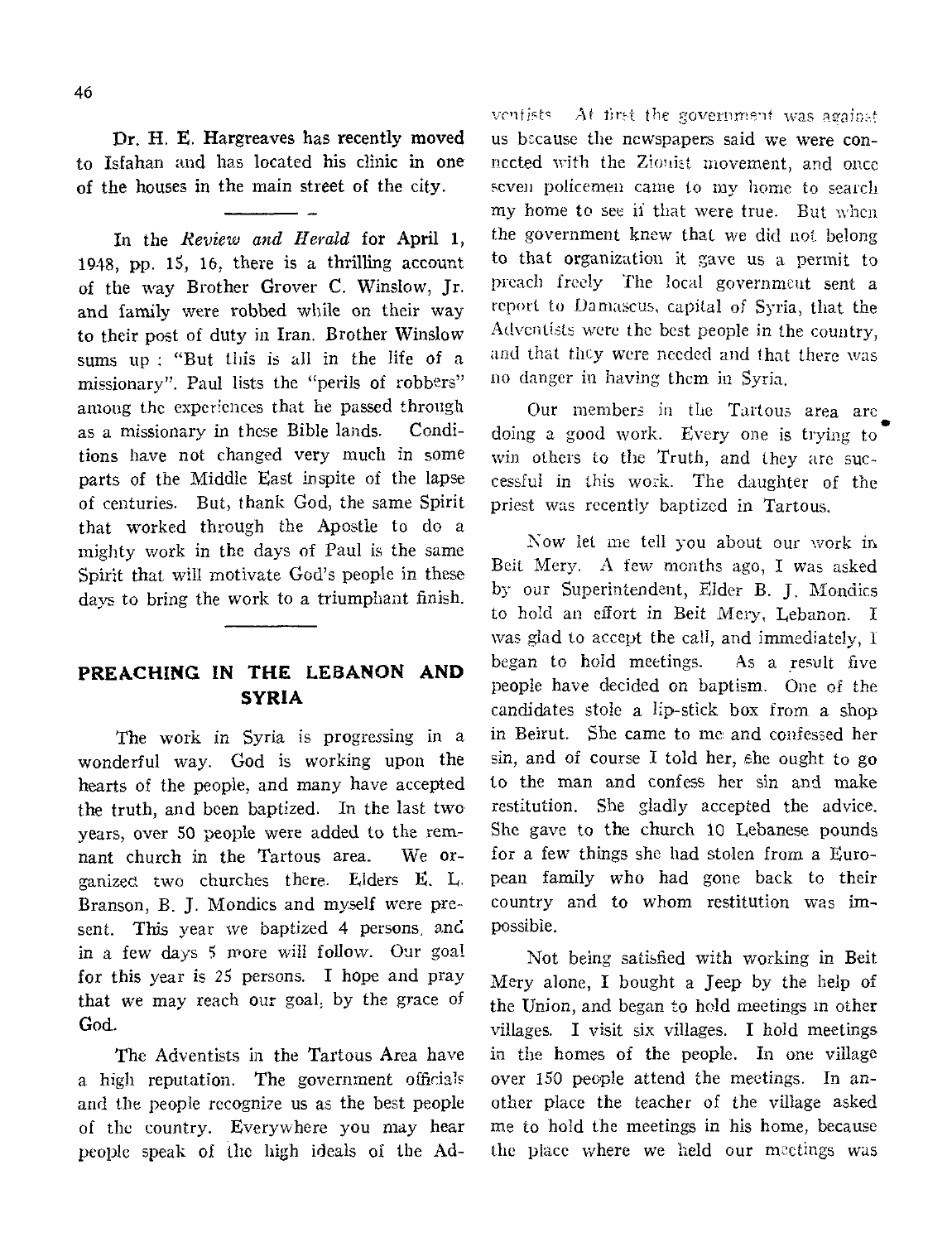small. It cheers the heart to sit down and hear these good people ask questions. I use my projector and my charts in my meetings. Our teacher in Beit Mery school, Brother Elias Hannah, is helping me in these meetings. As a rule, after the meetings I ask the people about the Voice of Prophecy. I take the names, and send them to the Director of the Voice of Prophecy in Beirut.

*—Chafik Scour—* 

# FROM HERE AND THERE

From England comes news of Adventists and a branch Sabbath School in Benghazi Writing in the *Progressive Volunteer,* organ of the M. V. Department of the British Union Conference, a Mrs. Gladys Mather writes of her experiences in Benghazi : "We started our married life together as we intended to go on and our first Sabbath held our own Sabbathschool, even to the singing of the hymns." She tells of attending some Salvation Army meetings : "It was then that we made the thrilling discovery—a brother in the truth I could hardly believe my ears when the P. 0. W. I was chatting to, said his friend was an Adventist. 'Not a Seventh-Day Adventist,' I said to myself. But he was ! His name is Werner Hennig. It was a wonderful moment. And so our Sabbath-school membership doubled—for Hans, a P.O.W. working for us in the flat here, also joined our study group.

The next rung of the ladder was taken at a Christmas festival given by the P.O.W.'s. It was in the form of a service oranized by the Y.M.C.A. The English padre and his wife were present and the script, spoken in German, was typed in English for our benefit. It was a delightful service and the Advent message sang loud and clear—for Werner had got the script from our people in Switzerland!

The next step was the announcment of a Bible class. We felt there was so much to teach. God just opened up the way for us. We hold them here in the flat on Sabbath evenings and we have had an average attendance of twelve each week. God has blessed these evenings to each one of us. The Spirit has been wonderful and His teaching clear (for which I am so grateful to the Voice  $\sigma$ ) Prophecy course)."

Here was work being don. in the M'.: $\leq$ . East Union of which the officers weraware until now by way of this rep England !

\* \* \*

Besides going to every English rode member in the Midde East Uller ... *East Messenger* is being sent to students from the Middle East studying in the States, a number of friends and relatives of missionaries, and the following Division and Union offices :

Australasian Division China Division Southern, Asia Division Southern European Division Far Eastern Division Southern African Division Atlantic Union Conference British Union Conference Canadian Union Conference

# MIDDLE EAST MESSENGER

*Organ of the Middle East Union Mission of Seventh-day Adventists*  P.O.B. 1011, Beirut, Lebanon

\* \*\*

EDITOR: G. ARTHUR KEOUGH \*\*\* *Annual Subscription \$1.00*